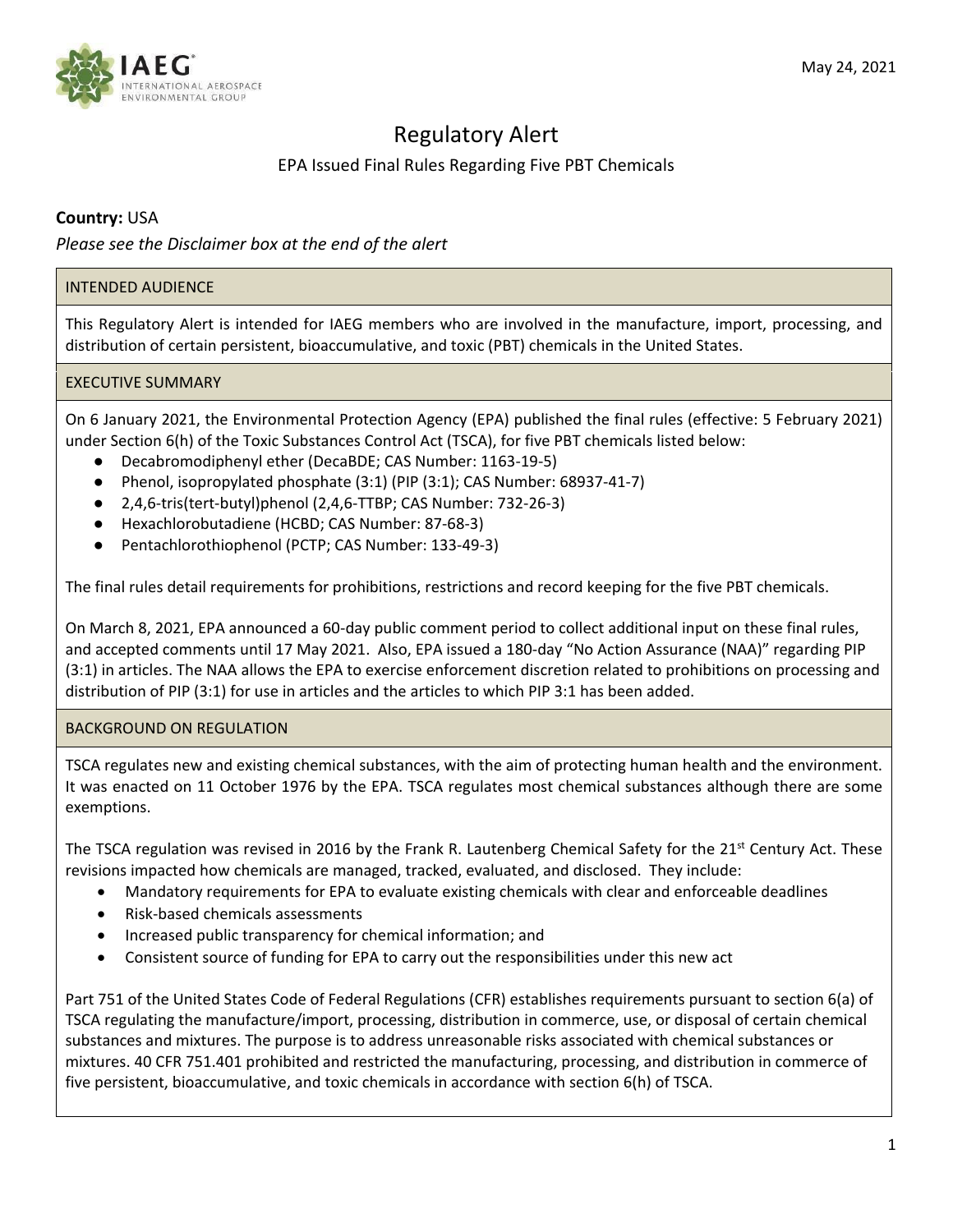

"PBT chemicals are of particular concern not only because they are toxic but also because they remain in the environment for long periods of time and can build up or accumulate in the body."

#### **APPLICABILITY**

The EPA-issued final rules apply to the manufacture, import, processing, and distribution in commerce of the five chemical substances listed above and products or articles containing them. Certain activities for which the regulations do not apply are addressed in 40 CFR 751.401 (b). In addition, certain exclusions apply as described below.

#### RELEVANT DATES

- ❖ **TSCA effective:** 11 October 1976
- ❖ **EPA-issued final rules regarding five PBT chemicals published:** 6 January 2021
- ❖ **Final rules regarding five PBT chemicals effective:** 5 February 2021
- ❖ **180-Day NAA for PIP (3:1) effective:** 9 March 2021
- ❖ **180-Day NAA for PIP (3:1) expiry:** 4 September 2021 (11:59 PM ET)

Other relevant dates (for specific scope, requirements, and exemptions) are included in the sections below for each of the five PBT chemicals. However, the EPA may change these dates following the 60-day public comment period, which is scheduled to end on 17 May 2021.

#### REGULATORY OBLIGATIONS

In addition to being subject to export notification (TSCA section 12b) and import certification (TSCA section 13) provisions, the EPA-issued final rules for the five chemical substances are summarized in the table below:

| <b>Chemical</b>                               | <b>Scope, Requirements and Exemptions</b>                                                                                                                                                                                                                                                                                                                                                                               | <b>Applications</b>                                                                                                                                                                                             |
|-----------------------------------------------|-------------------------------------------------------------------------------------------------------------------------------------------------------------------------------------------------------------------------------------------------------------------------------------------------------------------------------------------------------------------------------------------------------------------------|-----------------------------------------------------------------------------------------------------------------------------------------------------------------------------------------------------------------|
| <b>DecaBDE</b><br>(CAS Number:<br>$1163-19-5$ | 1. Manufacturing, importing and processing of DecaBDE, and<br>products or articles containing DecaBDE - prohibited <sup>a</sup><br>(Effective: After 8 March 2021)                                                                                                                                                                                                                                                      | Flame retardant in:<br>imported articles e.g.<br>aerospace and<br>automotive parts<br>wire and cable rubber<br>casings<br>electronic equipment<br>casings<br>textiles<br>building and<br>construction materials |
|                                               | 2. Distribution in commerce of DecaBDE, and products or articles<br>containing DecaBDE - prohibited<br>(Effective: After 6 January 2022)                                                                                                                                                                                                                                                                                |                                                                                                                                                                                                                 |
|                                               | 3. Manufacturing, importing, processing and distribution in<br>commerce for use in parts installed in and distributed as part of<br>new aerospace vehicles, including replacement parts -<br>prohibited b<br>(Effective: After 8 January 2024)                                                                                                                                                                          |                                                                                                                                                                                                                 |
|                                               | 4. Recordkeeping: Manufacturers, importers, processors and<br>distributors of DecaBDE, and products or articles containing<br>DecaBDE - business records, such as invoices and bills-of-<br>lading must be kept for three years after record has been<br>generated (not required for first footnote $-$ see below) to<br>comply with prohibitions and other requirements in §751.405<br>(Effective: After 8 March 2021) |                                                                                                                                                                                                                 |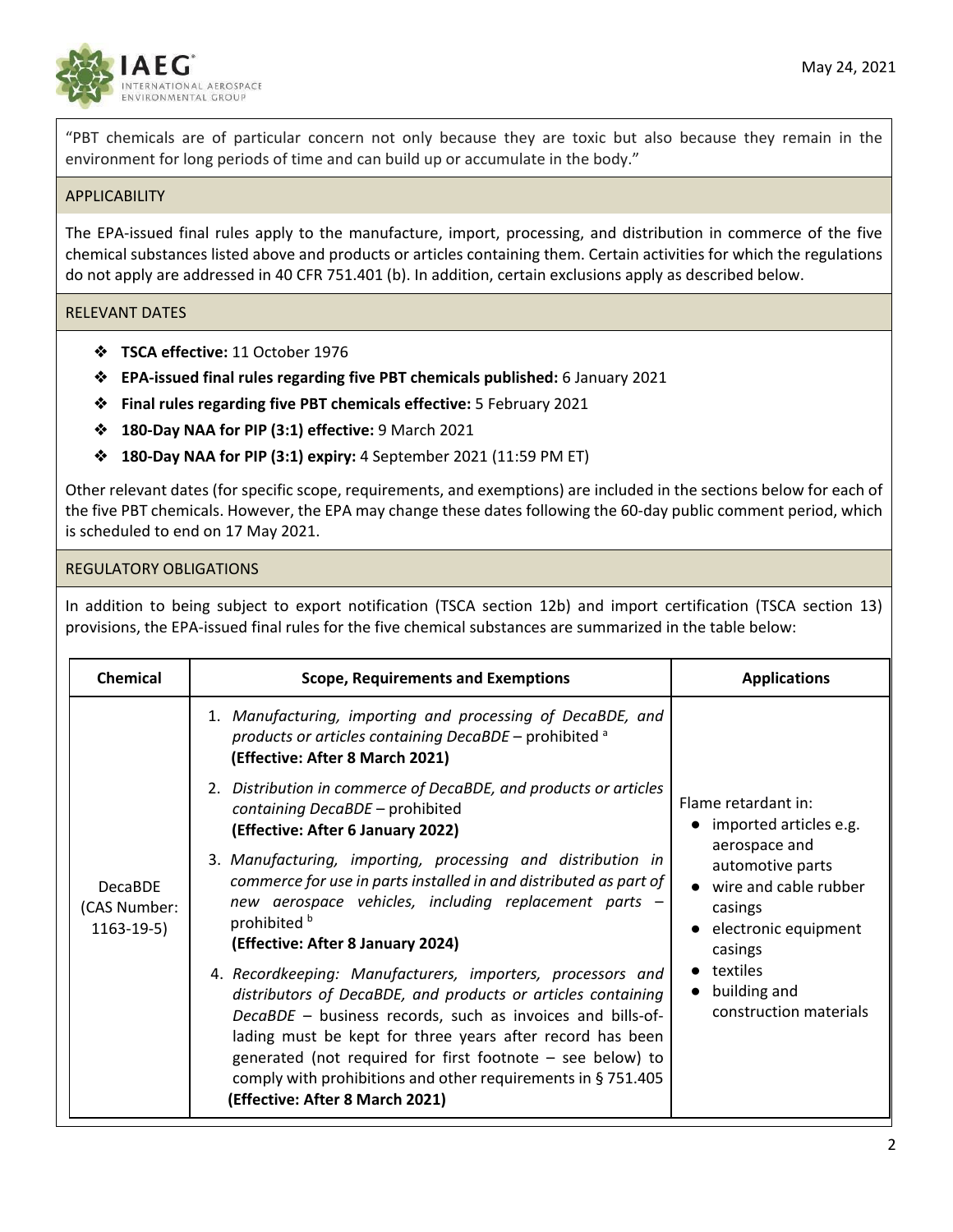

|                                         | <sup>a</sup> Exempts processing and distribution in commerce for the recycling of<br>plastic containing decaBDE, and the products and articles made from such<br>recycled plastics<br><sup>b</sup> Importing, processing and distribution in commerce is prohibited for the<br>following after the end of service lives of aerospace vehicles:<br>After 8 January 2024 - Manufacturing/importing, processing, and<br>distribution in commerce of decaBDE for use in parts installed in<br>and distributed as part of new aerospace vehicles and parts to<br>which decaBDE was added                                            |                                                                                                                                                           |
|-----------------------------------------|--------------------------------------------------------------------------------------------------------------------------------------------------------------------------------------------------------------------------------------------------------------------------------------------------------------------------------------------------------------------------------------------------------------------------------------------------------------------------------------------------------------------------------------------------------------------------------------------------------------------------------|-----------------------------------------------------------------------------------------------------------------------------------------------------------|
|                                         | All manufacturing, processing and distribution in commerce of<br>decaBDE for use in replacement parts and the replacement parts<br>for aerospace vehicles containing DecaBDE                                                                                                                                                                                                                                                                                                                                                                                                                                                   |                                                                                                                                                           |
|                                         | 1. Processing and distribution in commerce of PIP (3:1), and<br>products or articles containing PIP (3:1) – prohibited a,b<br>(Effective: After 8 March 2021)                                                                                                                                                                                                                                                                                                                                                                                                                                                                  |                                                                                                                                                           |
| PIP(3:1)<br>(CAS Number:<br>68937-41-7) | 2. Releases to water from manufacturing, processing, and<br>distribution in commerce of PIP (3:1), and products or articles<br>containing PIP $(3:1)$ – prohibited<br>(Effective: After 8 March 2021)                                                                                                                                                                                                                                                                                                                                                                                                                          |                                                                                                                                                           |
|                                         | 3. Processing and distribution in commerce of PIP (3:1) for use in<br>adhesives and sealants, PIP (3:1)-containing products for use<br>in adhesives and sealants, and PIP (3:1)-containing adhesives<br>and sealants - prohibited<br>(Effective: After 6 January 2025)                                                                                                                                                                                                                                                                                                                                                         |                                                                                                                                                           |
|                                         | 4. Recordkeeping: Manufacturers, importers, processors and<br>distributors of PIP (3:1), and products or articles containing PIP<br>$(3:1)$ – business records, such as invoices and bills-of-lading,<br>must be kept for three years after record has been generated<br>(not required for last two exclusions - see below) to comply<br>with prohibitions and other requirements in § 751.407<br>(Effective: After 8 March 2021)                                                                                                                                                                                              | Plasticizer, flame retardant,<br>and additive in hydraulic<br>fluids, lubricants and greases,<br>various industrial coatings,<br>adhesives, and sealants. |
|                                         | <sup>a</sup> Exclusions:<br>hydraulic fluids for aviation or to meet military specifications for<br>safety and performance where no U.S. Department of Defense<br>approved alternative chemical is available<br>lubricants and greases<br>new and replacement parts for motor and aerospace vehicles<br>intermediate to produce cyanoacrylate adhesives in closed<br>systems<br>specialized engine air filters for locomotive and marine<br>applications<br>adhesive and sealant until 6 January 2025<br>recycling plastic from products or articles containing PIP (3:1) (no<br>new PIP (3:1) added during recycling process) |                                                                                                                                                           |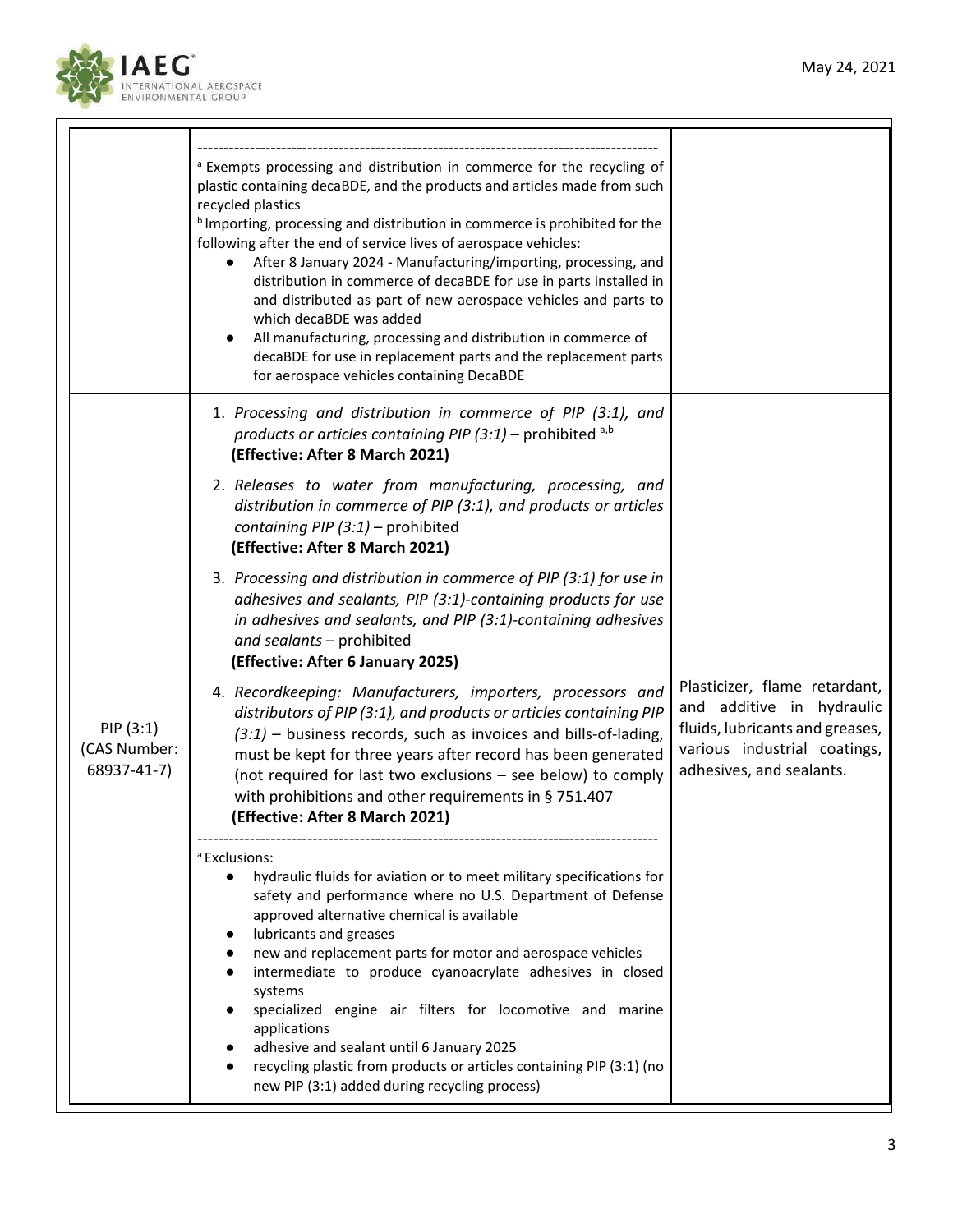

|                                           | finished products or articles made from recycled PIP (3:1)<br>containing plastic<br><sup>b</sup> Manufacturers, importers, processors and distributors of PIP (3:1) and<br>products containing PIP (3:1) must notify their customers of the<br>restrictions in 40 CFR 751.407, via Safety Data Sheets or labeling:<br>Manufacturers/Importer - After 3/8/21 and Processors/Distributors -<br>After July 6, 2021                                                                                                                                                                                                                                                                                                                                                              |                                                                                                        |
|-------------------------------------------|------------------------------------------------------------------------------------------------------------------------------------------------------------------------------------------------------------------------------------------------------------------------------------------------------------------------------------------------------------------------------------------------------------------------------------------------------------------------------------------------------------------------------------------------------------------------------------------------------------------------------------------------------------------------------------------------------------------------------------------------------------------------------|--------------------------------------------------------------------------------------------------------|
| 2,4,6-TTBP<br>(CAS Number:<br>732-26-3)   | 1. Distribution in commerce of containers (containing 2,4,6-TTBP)<br>with a volume of less than 35 gallons $-$ prohibited with<br>concentrations above 0.3% by weight<br>(Effective: After 6 January 2026)<br>2. Processing and distribution in commerce of 2,4,6-TTBP oil and<br>lubricant additives with concentrations above 0.3% by weight.<br>(Effective: After 6 January 2026)<br>3. Recordkeeping: Distributors of 2,4,6-TTBP - business records,<br>such as invoices and bills-of-lading, must be kept for three<br>years after a record has been generated to comply with<br>prohibitions and other requirements in § 751.409<br>(Effective: After 6 January 2026)                                                                                                  | Antioxidant in fuel additives<br>and fuel injector cleaners,<br>and additives in oil and<br>lubricants |
| <b>HCBD</b><br>(CAS Number:<br>$87-68-3)$ | 1. Manufacturing, importing, processing and distribution in<br>commerce of HCBD, and products or articles containing HCBD<br>$-$ prohibited $a$<br>(Effective: After 8 March 2021)<br>2. Recordkeeping: Manufacturers, importers, processors and<br>distributors of HCBD, and products or articles containing HCBD<br>- business records, such as invoices and bills-of-lading, must<br>be kept for three years after record has been generated to<br>comply with prohibitions and other requirements in § 751.413<br>(Effective: After 8 March 2021)<br><sup>a</sup> Exemptions:<br>unintentional production of HCBD as a byproduct whilst<br>$\bullet$<br>producing chlorinated solvents<br>processing and distribution in commerce of HCBD for burning as<br>a waste fuel | Solvent in rubber<br>manufacturing, and in<br>hydraulic, heat transfer or<br>transformer fluid         |
| <b>PCTP</b><br>(CAS Number:<br>133-49-3   | 1. Manufacturing, importing and processing of PCTP, and<br>products or articles containing PCTP - prohibited with<br>concentrations greater than 1% by weight<br>(Effective: After 8 March 2021)<br>2. Distribution in commerce of PCTP, and products or articles<br>containing PCTP - prohibited for concentrations greater than<br>1 % by weight<br>(Effective: After 6 January 2022)                                                                                                                                                                                                                                                                                                                                                                                      | Rubber industry applications                                                                           |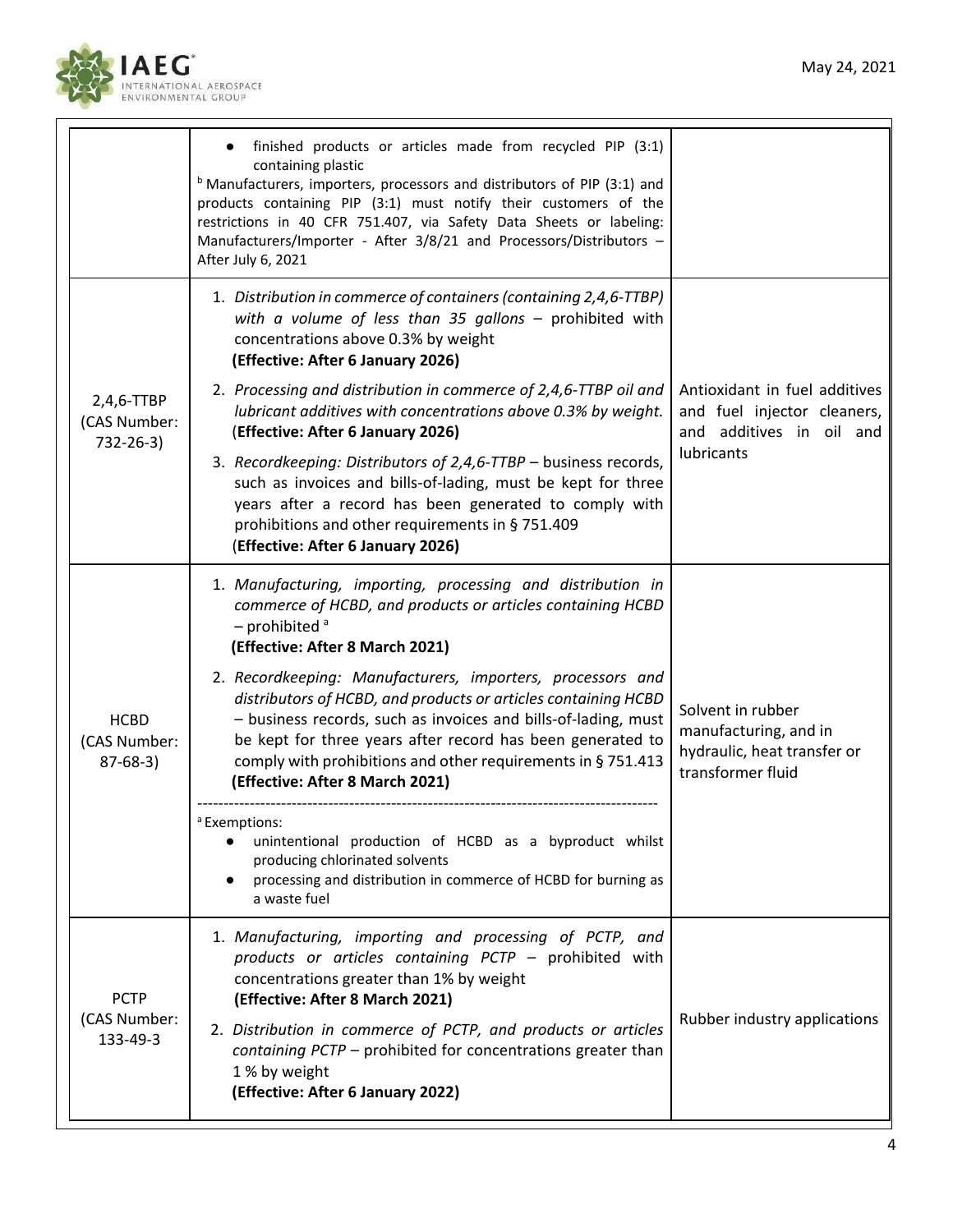

| 3. Recordkeeping: Manufacturers, importers, processors and     |
|----------------------------------------------------------------|
| distributors of PCTP, and products or articles containing PCTP |
|                                                                |
| - business records, such as invoices and bills-of-lading, must |
| be kept for three years after record has been generated to     |
| comply with prohibitions and other requirements in § 751.411   |
| (Effective: After 8 March 2021)                                |
|                                                                |

On 8 March 2021, the United States EPA issued a temporary 180-day NAA (effective: 9 March 2021), which states that the EPA will exercise its enforcement discretion to not pursue enforcement actions for violations relating (only) to:

- prohibitions on processing and distribution in commerce of PIP (3:1) for use in articles, and PIP (3:1)-containing articles
- business records requiring a statement that PIP (3:1) and PIP (3:1)-containing articles are in compliance with the above bullet point

# RISKS TO AEROSPACE AND DEFENSE

Violation of this regulation may result in civil and criminal penalties such as fines and imprisonment as well as damage to the company's reputation.

#### USEFUL LINKS

#### **Summary of TSCA:**

<https://www.epa.gov/laws-regulations/summary-toxic-substances-control-act>

#### **PBT Chemicals under TSCA Section 6(h):**

[https://www.epa.gov/assessing-and-managing-chemicals-under-tsca/persistent-bioaccumulative-and-toxic-pbt](https://www.epa.gov/assessing-and-managing-chemicals-under-tsca/persistent-bioaccumulative-and-toxic-pbt-chemicals-under#risk)[chemicals-under#risk](https://www.epa.gov/assessing-and-managing-chemicals-under-tsca/persistent-bioaccumulative-and-toxic-pbt-chemicals-under#risk)

# **Final Rule for DecaBDE:**

[https://www.federalregister.gov/documents/2021/01/06/2020-28686/decabromodiphenyl-ether-decabde](https://www.federalregister.gov/documents/2021/01/06/2020-28686/decabromodiphenyl-ether-decabde-regulation-of-persistent-bioaccumulative-and-toxic-chemicals-under)[regulation-of-persistent-bioaccumulative-and-toxic-chemicals-under](https://www.federalregister.gov/documents/2021/01/06/2020-28686/decabromodiphenyl-ether-decabde-regulation-of-persistent-bioaccumulative-and-toxic-chemicals-under)

**Final Rule for PIP (3:1):** [https://www.federalregister.gov/documents/2021/01/06/2020-28692/phenol](https://www.federalregister.gov/documents/2021/01/06/2020-28692/phenol-isopropylated-phosphate-31-pip-31-regulation-of-persistent-bioaccumulative-and-toxic)[isopropylated-phosphate-31-pip-31-regulation-of-persistent-bioaccumulative-and-toxic](https://www.federalregister.gov/documents/2021/01/06/2020-28692/phenol-isopropylated-phosphate-31-pip-31-regulation-of-persistent-bioaccumulative-and-toxic)

**Final Rule for 2,4,6-TTBP:** [https://www.federalregister.gov/documents/2021/01/06/2020-28690/246-tristert](https://www.federalregister.gov/documents/2021/01/06/2020-28690/246-tristert-butylphenol-246-ttbp-regulation-of-persistent-bioaccumulative-and-toxic-chemicals-under)[butylphenol-246-ttbp-regulation-of-persistent-bioaccumulative-and-toxic-chemicals-under](https://www.federalregister.gov/documents/2021/01/06/2020-28690/246-tristert-butylphenol-246-ttbp-regulation-of-persistent-bioaccumulative-and-toxic-chemicals-under)

# **Final Rule for HCBD:**

[https://www.federalregister.gov/documents/2021/01/06/2020-28693/hexachlorobutadiene-hcbd-regulation-of](https://www.federalregister.gov/documents/2021/01/06/2020-28693/hexachlorobutadiene-hcbd-regulation-of-persistent-bioaccumulative-and-toxic-chemicals-under-tsca)[persistent-bioaccumulative-and-toxic-chemicals-under-tsca](https://www.federalregister.gov/documents/2021/01/06/2020-28693/hexachlorobutadiene-hcbd-regulation-of-persistent-bioaccumulative-and-toxic-chemicals-under-tsca)

# **Final Rule for PCTP:**

[https://www.federalregister.gov/documents/2021/01/06/2020-28689/pentachlorothiophenol-pctp-regulation-of](https://www.federalregister.gov/documents/2021/01/06/2020-28689/pentachlorothiophenol-pctp-regulation-of-persistent-bioaccumulative-and-toxic-chemicals-under-tsca)[persistent-bioaccumulative-and-toxic-chemicals-under-tsca](https://www.federalregister.gov/documents/2021/01/06/2020-28689/pentachlorothiophenol-pctp-regulation-of-persistent-bioaccumulative-and-toxic-chemicals-under-tsca)

# **No Action Assurance for PIP (3:1):**

[https://www.epa.gov/sites/production/files/2021-03/documents/oeca\\_naa\\_tsca\\_pip\\_3-1\\_rule\\_3\\_8\\_21.pdf](https://www.epa.gov/sites/production/files/2021-03/documents/oeca_naa_tsca_pip_3-1_rule_3_8_21.pdf)